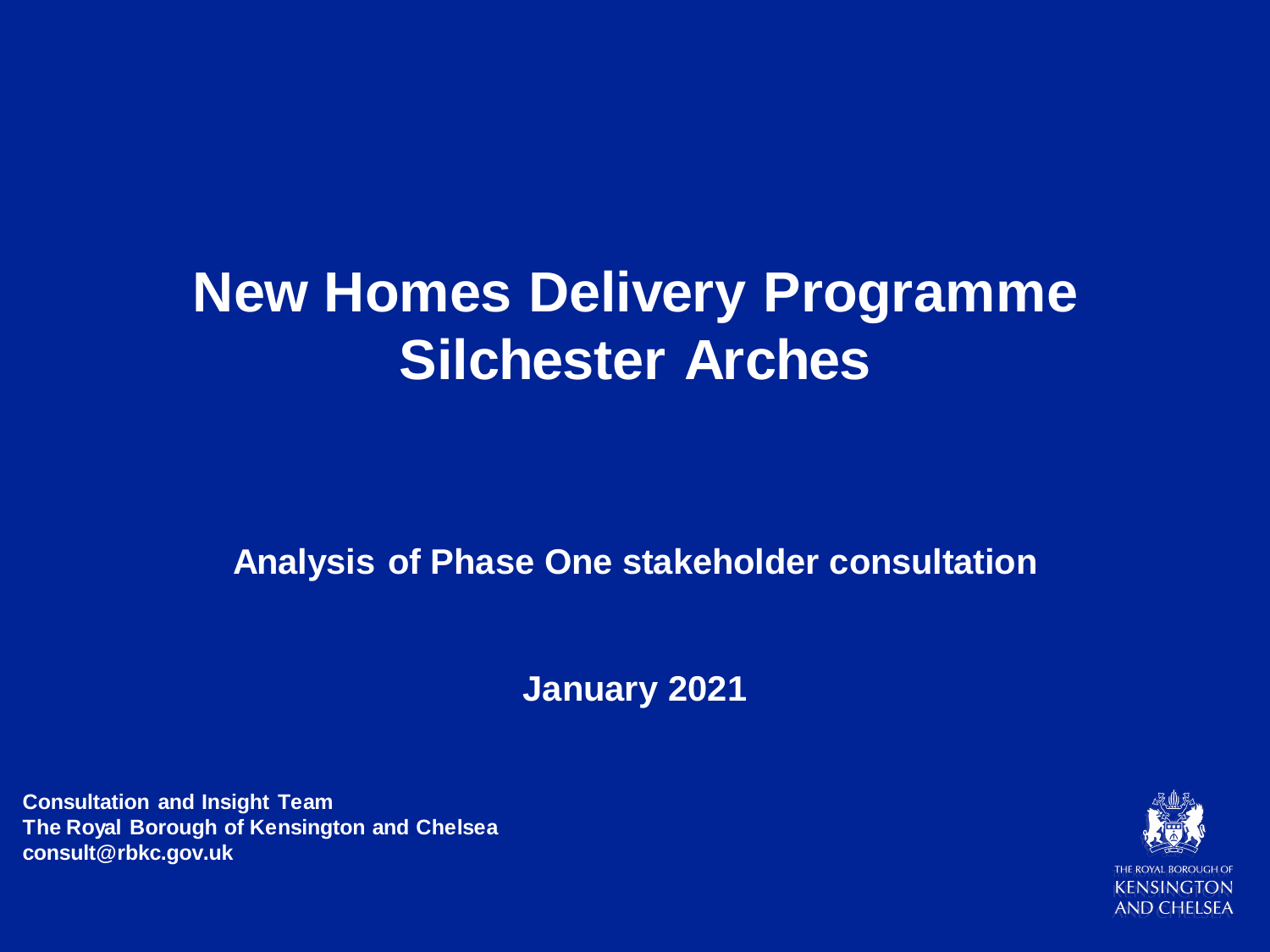#### **Introduction**

#### **Background**

The Council is delivering 600 new homes including a minimum of 300 social rent homes, alongside open market homes to rent and other community and employment facilities as part of its New Homes Programme. All of these new homes will be developed on sites owned by the Council. We have also committed to building all the new homes without the loss of any existing homes.

The New Homes Delivery Programme (NHDP) has identified a site by Silchester Road as a potential area to help deliver new homes for the borough. This site, currently called Silchester Arches will form part of Stage Two of the NHDP.

#### **Consultation methodology**

The Council launched a consultation on 26 November, running to 7 January 2021, to gather stakeholders' views on the proposals. A dedicated page was set up on the Council's website with details of the proposals and consultation, this included presentation material and a video presentation. Stakeholders were encouraged to provide feedback via an online survey and two virtual live chat sessions were organised for stakeholders to ask questions about the proposals and provide feedback. To ensure those without access to the internet were able to participate, paper copies of material was available on request, as was support in alternative formats (e.g. support for those whose first language is not English).

The consultation was promoted via a variety of channels, including; leaflet drops, social media, the Council's website, enewsletters, posters and via local voluntary and community groups.

#### **Report**

A total of eight surveys were returned by the deadline and a total of nine stakeholders attended across the two live chat sessions. This report contains an analysis of survey responses and a summary of feedback from the live chat sessions. Where graphs are shown, actual numbers are used as percentages can be misleading with a low number of responses.

#### **Acknowledgements**

The Council would like to thank all residents and stakeholders that took the time to feedback their views.

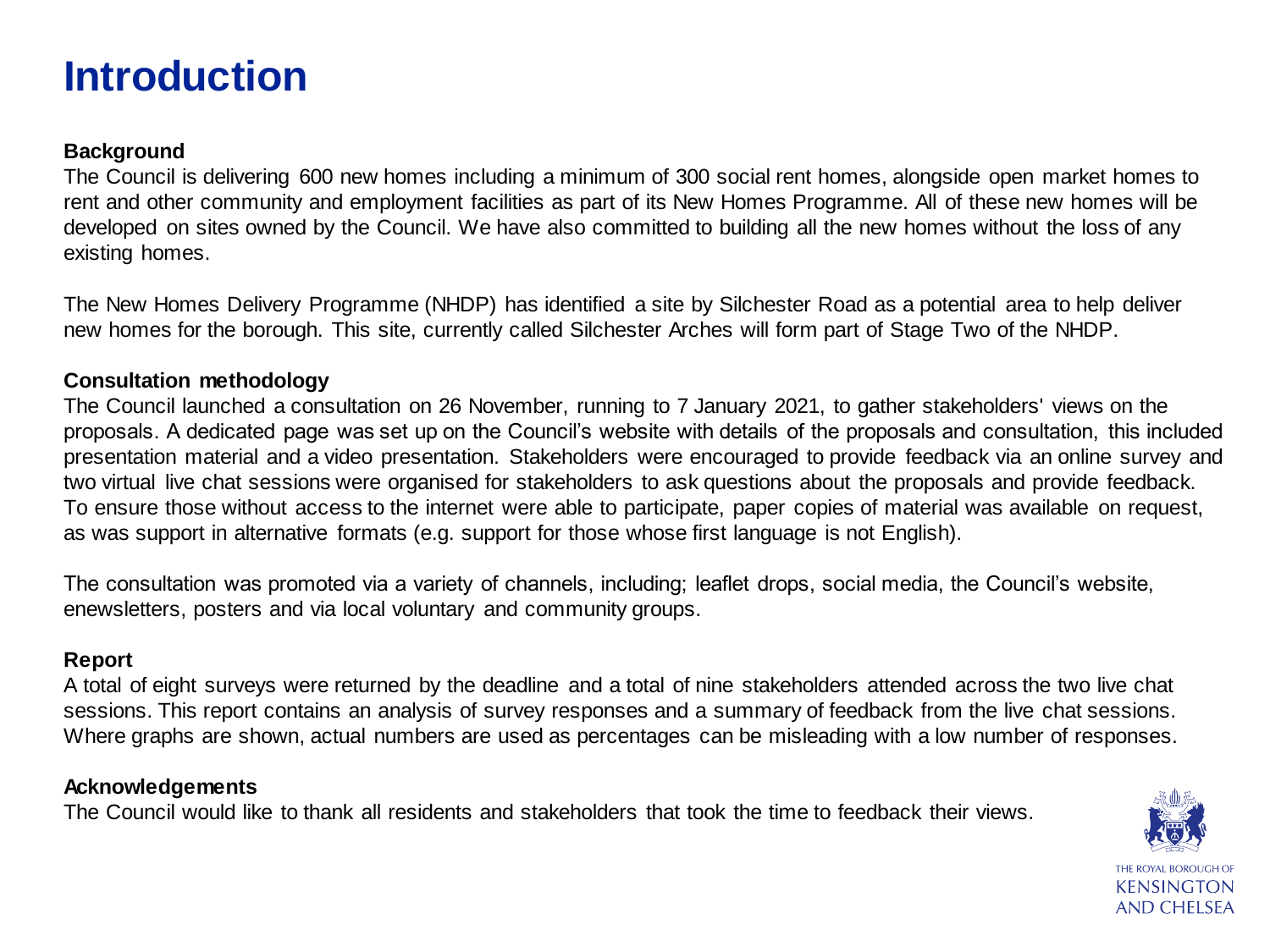## **Section 1:**

## **Stakeholder survey**

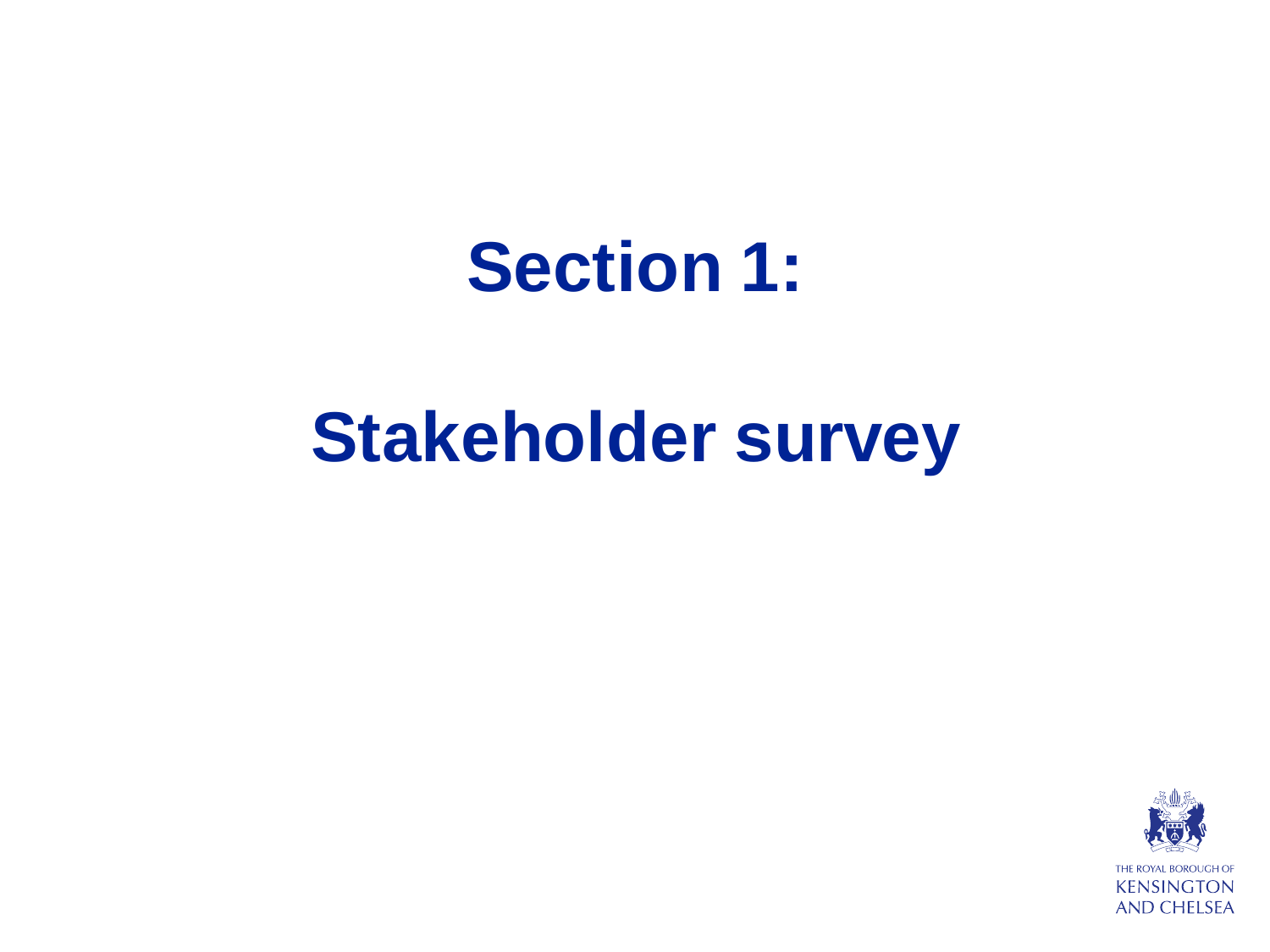### **Survey findings: Providing new homes on the site**

Respondents were asked whether they supported the principle of providing some new social rent homes on the site.

- Six respondents *'strongly supported'* or *'supported'* the principle of providing new homes on the site.
- However, one respondent *'strongly objected'* and another responded neutrally.

Those that objected to the principle were asked to comment on why this was.

• Two respondents commented. One was concerned about the amount of homes that could be built on the site, overdevelopment and the proximity to the railway line. The other respondent indicated they were in support, as long as development was carried out properly. All comments can be seen in full in appendix one.





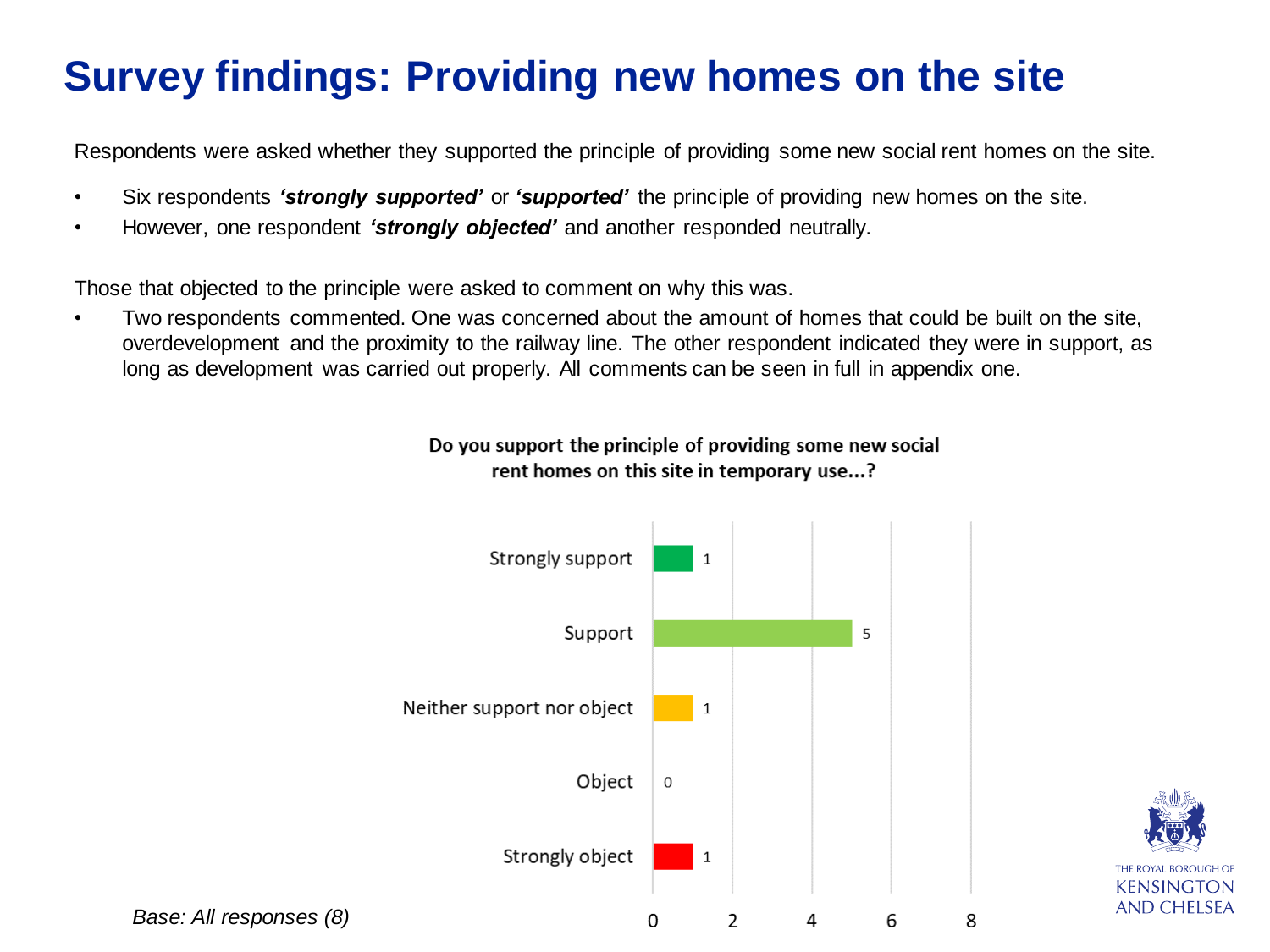#### **Survey findings: Importance of the site**

Respondents were asked what is important about the site and surrounding area at present. Comments can be seen below.

*"That the people living adjacent and near to it, are treated with dignity and respect, specifically that their genuine, informed consent is received prior to any construction or change of use. That the previous gross over-development and loss of public spaces and amenities in exactly this area, which disrespected residents of Lancaster West and the rest of the community, obstructed emergency access to Grenfell Tower, and deprived the community of valuable amenities not be repeated. This site and the surrounding area are extremely sensitive owing to the extremely close proximity to Grenfell Tower. It is therefore important that the council shows respect for this site and the surrounding area. Especially considering how little respect the council has shown for it and for residents here since Grenfell. This is not a suitable site for the council to try to cram more homes into like this."*

*"I genuinely like having a thriving garden business in my street, it's a good use of the space and I'm not bothered by the appearance. Three wise men is a good community group and have done us gardening favours over the years. We will miss them. I would like to know that they are being moved to a suitable site that they are happy about."*

*"A well designed building will improve the appearance of the street as there are a lot of ugly and old social housing developments."*



*"To build new homes."*

*"Maintaining the identity and cohesion of the design, layout and community of Silchester Estate that this will be building into and become a part of."*

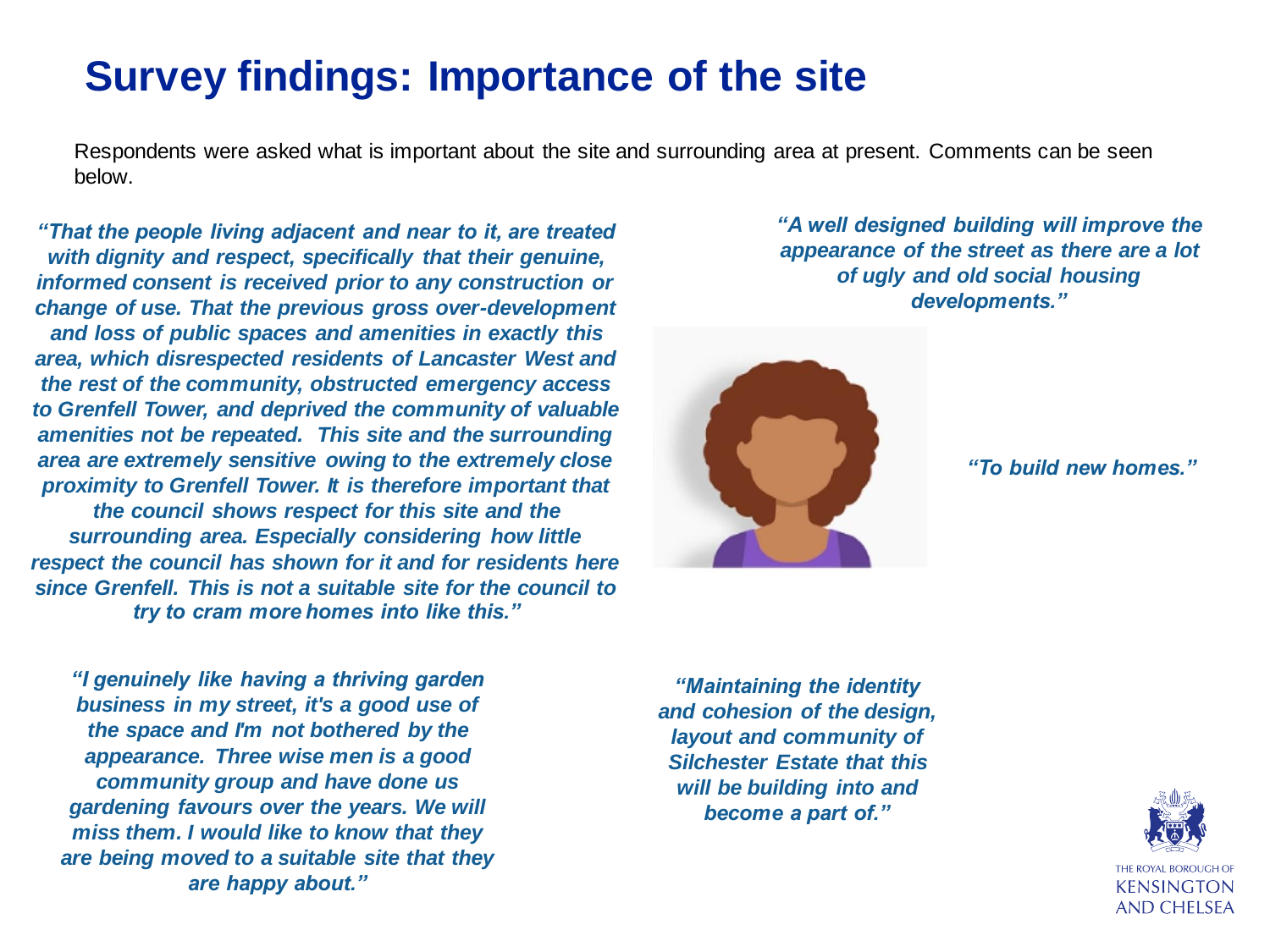## **Survey findings: Improvements to the site**

Respondents were asked what they considered to be the areas that could be improved on the site at present, respondents were able to select more than one answer to the question.

- Five wanted to see *'better use of the site'* and the same number would like to see *'provision of shared outdoor space on the site for the residents of the new homes'.*
- Four would like to see creation of a *'safer environment'.*

Other comments made in relation to improvements to the site were:

- *"Provision of shared outdoor space or other amenity on the site for the residents of the existing homes, and/or for the excluded Grenfell community. Or a small community building with outside space."*
- *"We are a tight community on Silchester. We have been through a lot together and need to be properly involved in any changes that happen to this site."*
- *"Building it into the same style of buildings that currently exist here."*



#### What do you consider to be areas that could be improved

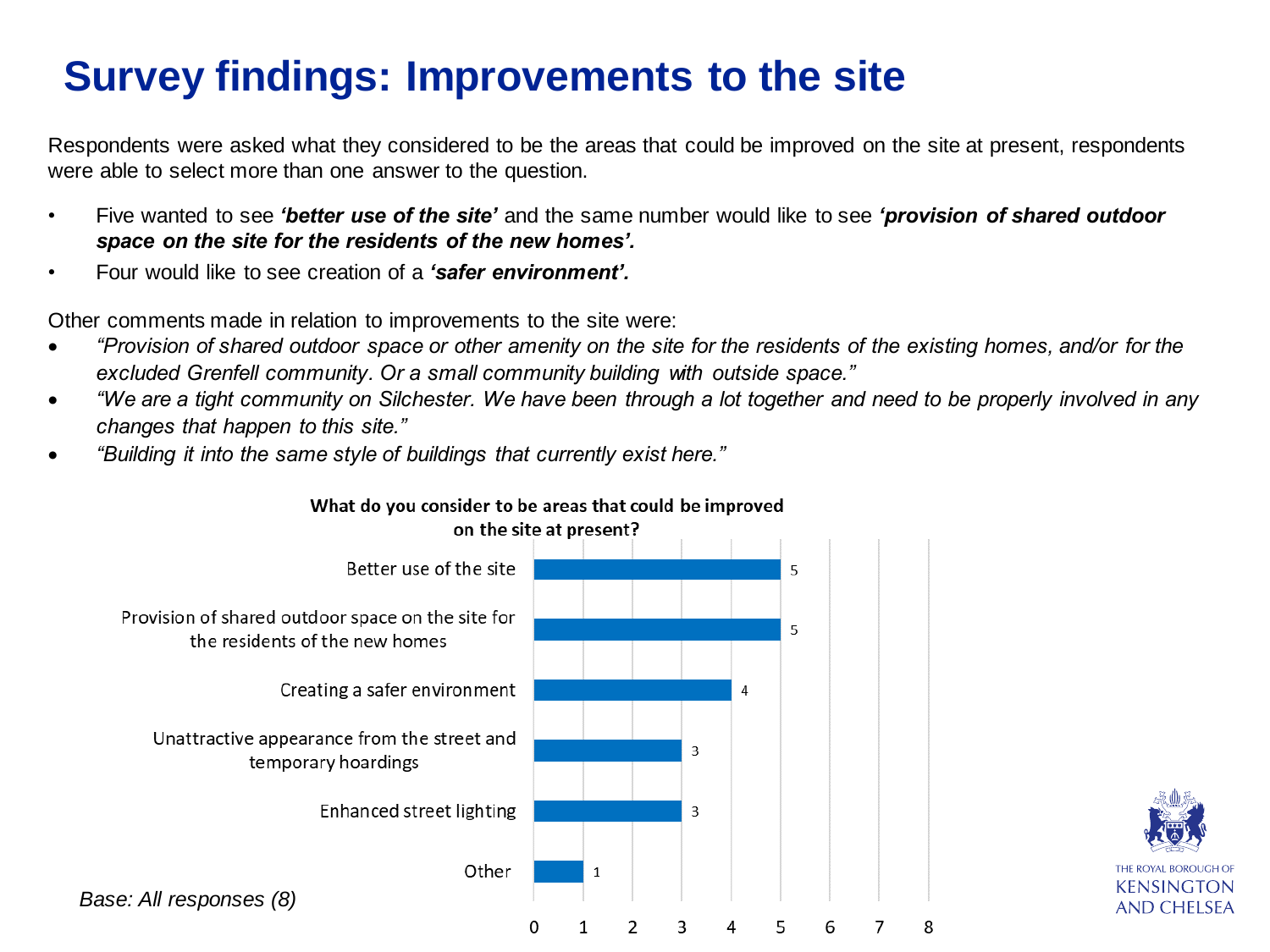## **Survey findings: Size of homes**

Respondents were asked to indicate the size of homes they would like to see on the site, respondents were able to select more than one response to this question.

- Four respondents would like to see *'two bedroom*' homes on the site.
- Three respondents would like to see *'three or more bedroom'* homes on the site.

Other comments and suggestions made in relation to the size of homes were:

- *"None. This is a leading question. Have you already decided that homes will be built on the site?"*
- *"Whatever size is most needed in our area."*
- *"Not certain what sizes the houses currently on the road are but equivalent or more spacious."*





*Base: All responses (8)*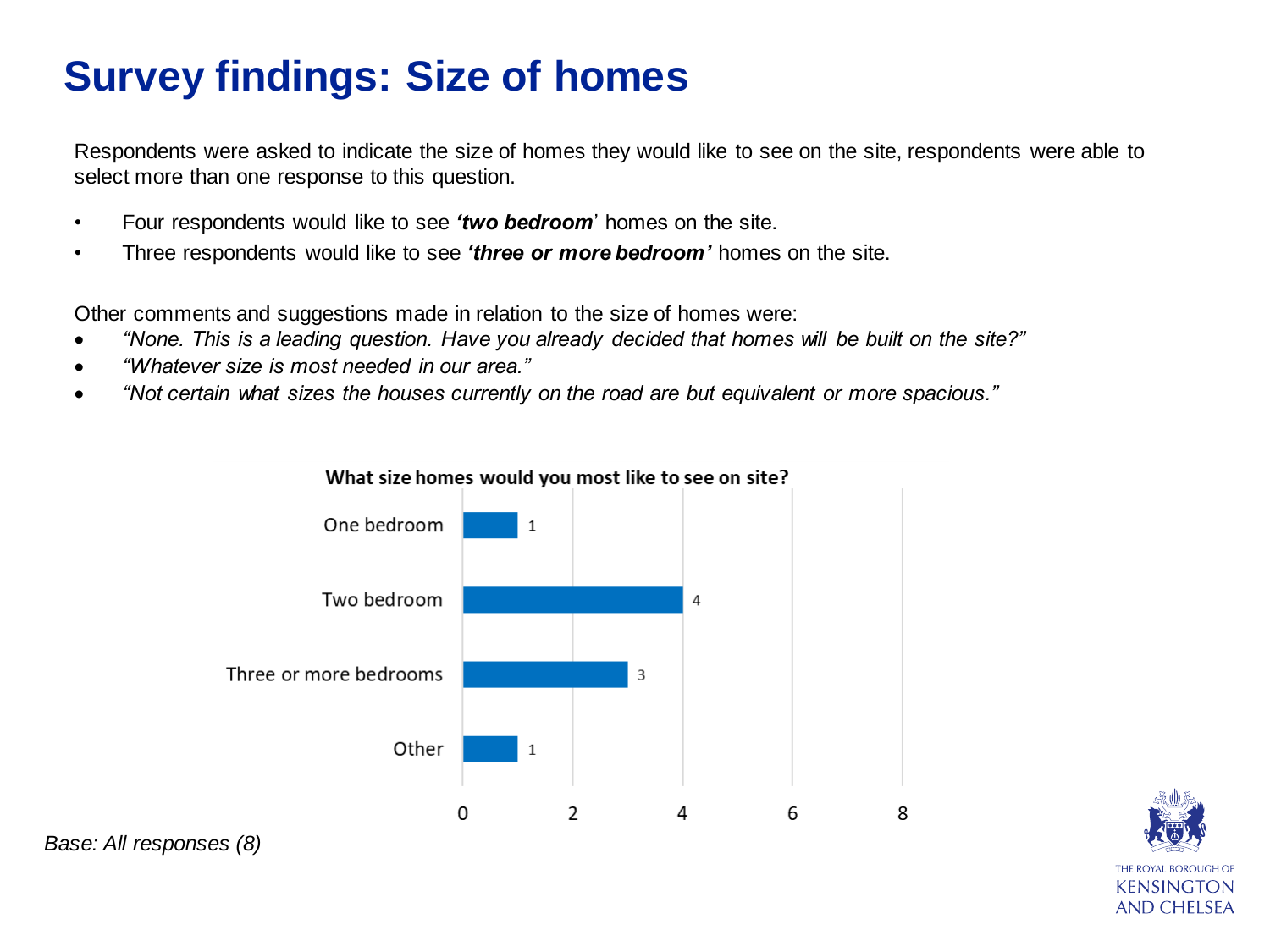## **Survey findings: Height of building**

Respondents were asked if they would support the principle of a building of appropriate design which is taller than nearby properties (i.e. over five storeys) in order to provide new social rent homes:

- One respondent *'supported'* the principle of building a property that is taller than nearby properties.
- However, five *'objected'* or *'strongly objected'* to the principle and one responded neutrally.

Those that objected to the principle were asked why this was.

• Four respondents commented. Comments focused on: density, proximity to other buildings, light pollution and being in keeping with other nearby properties. All comments can be seen in appendix one.

> Would you support the principle of a building of appropriate design which is taller than nearby properties (i.e. over five storeys) in order to provide new social rent homes?



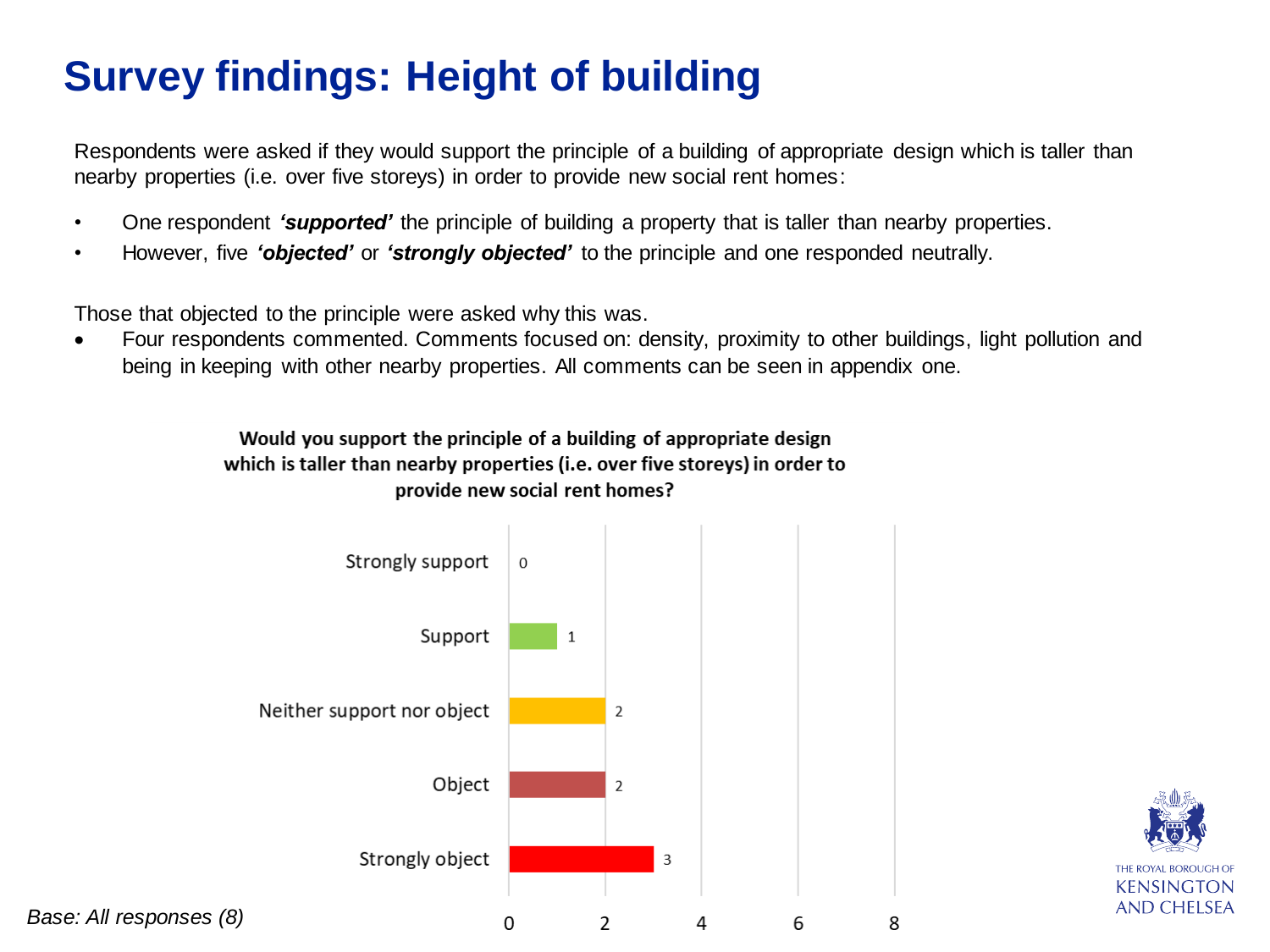### **Survey findings: Other comments on presentation or site**

*"The proposal is in extremely poor taste given its location. Even if you are expecting residents of the proposed new homes to live in tiny, cramped conditions (which I hope you are not), the number of homes that could reasonably be built on this site amounts to less than 1% of your target. I don't see how this outweighs the negative impact on surrounding residents and streetscape of increasing the density still further. There would also be significant concerns about the safety of any such homes, in light of revelations coming from the Grenfell inquiry about the dangerous practices of RBKC and throughout the building industry in general. This doesn't seem to have even been considered in the presentation."*



*"As long as it's a beautifully designed building the height matters less."*

*"Just that this is done sensitively with the collaboration of the neighbourhood."*

*"Value the style of architecture that informs Silchester Estate and the need to make this fully a part of that pre-existing development."*

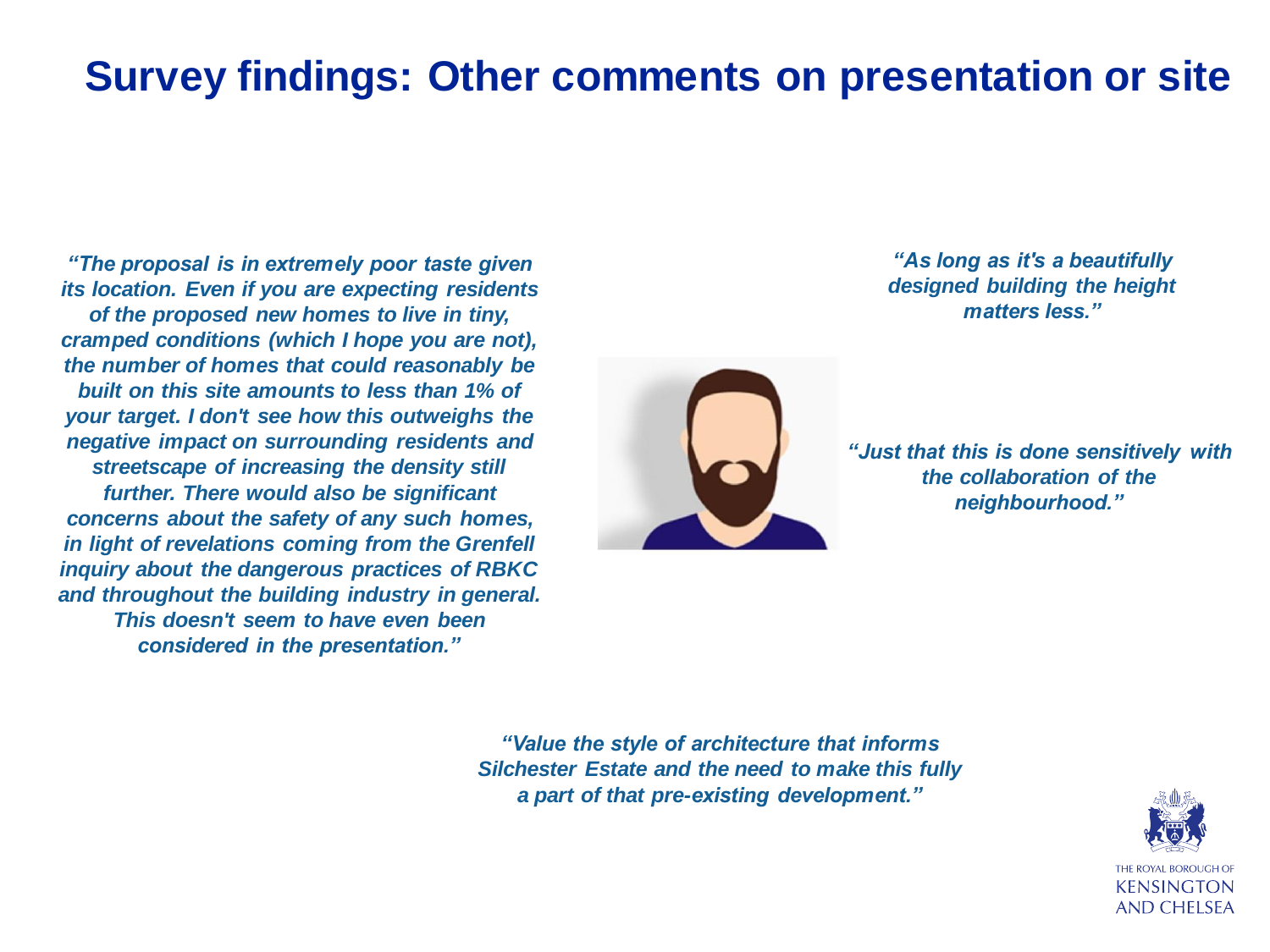## **Survey findings: Finding out about the consultation**

Respondents were asked how they found out about the consultation, respondents were able to select more than one answer to the question.

- Four respondents found out about the consultation from a *'letter/flyer'*.
- Three found out via *'social media'*.
- Two respondents found out via the *'Council website'*



KENSINGTON **AND CHELSEA** 

How did you find out about the consultation?

*Base: All responses (8)*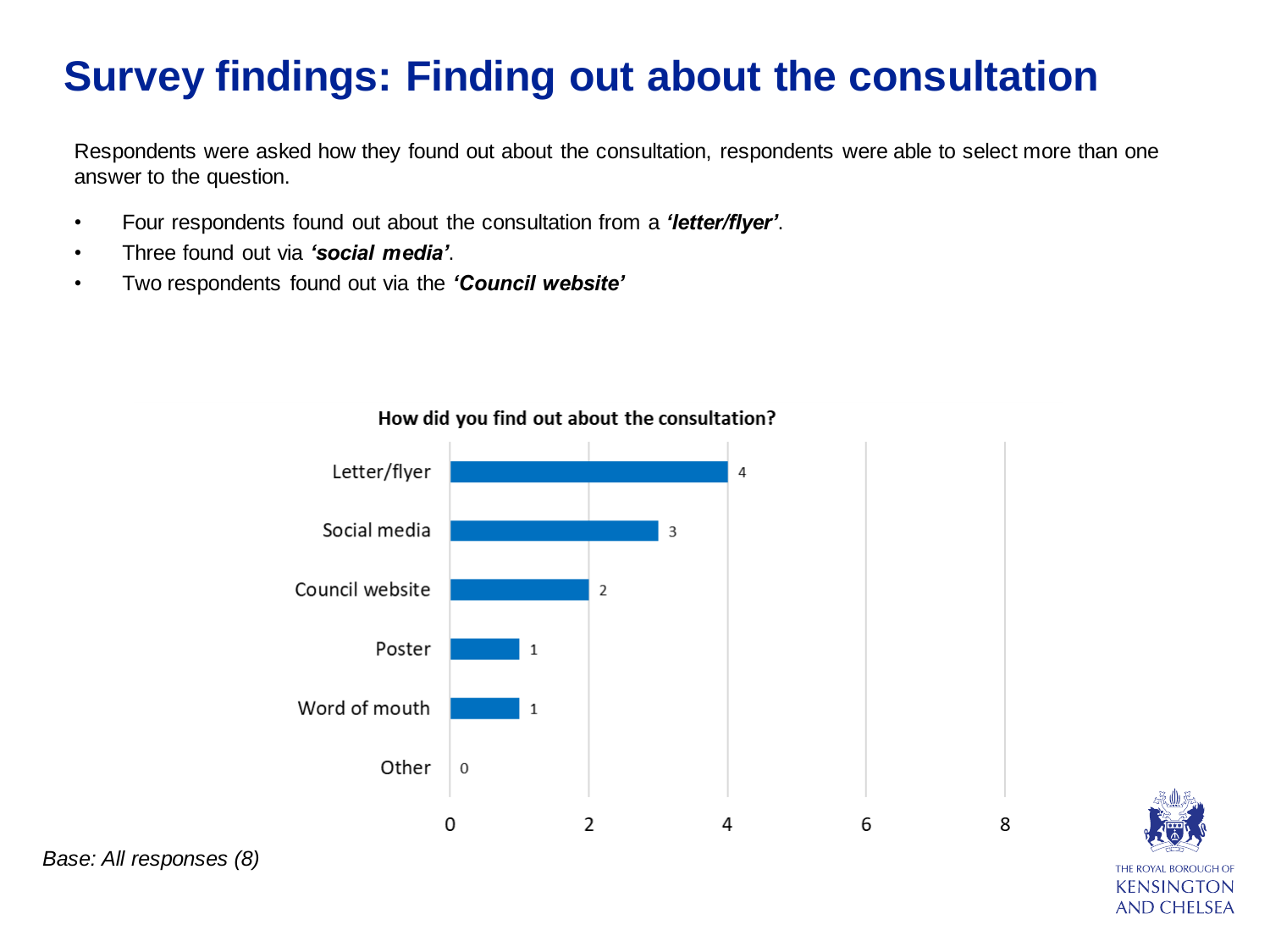## **Survey findings: Presentation**

Respondents were asked if they felt the presentation informed them how they could provide their thoughts as part of the process.

- Five respondents felt the presentation did inform them how they could provide their thoughts and input as part of the process.
- However, two did not agree.



Do you feel that the presentation informed you how you can provide your thoughts and input as part of this process?



*Base: All responses (8)*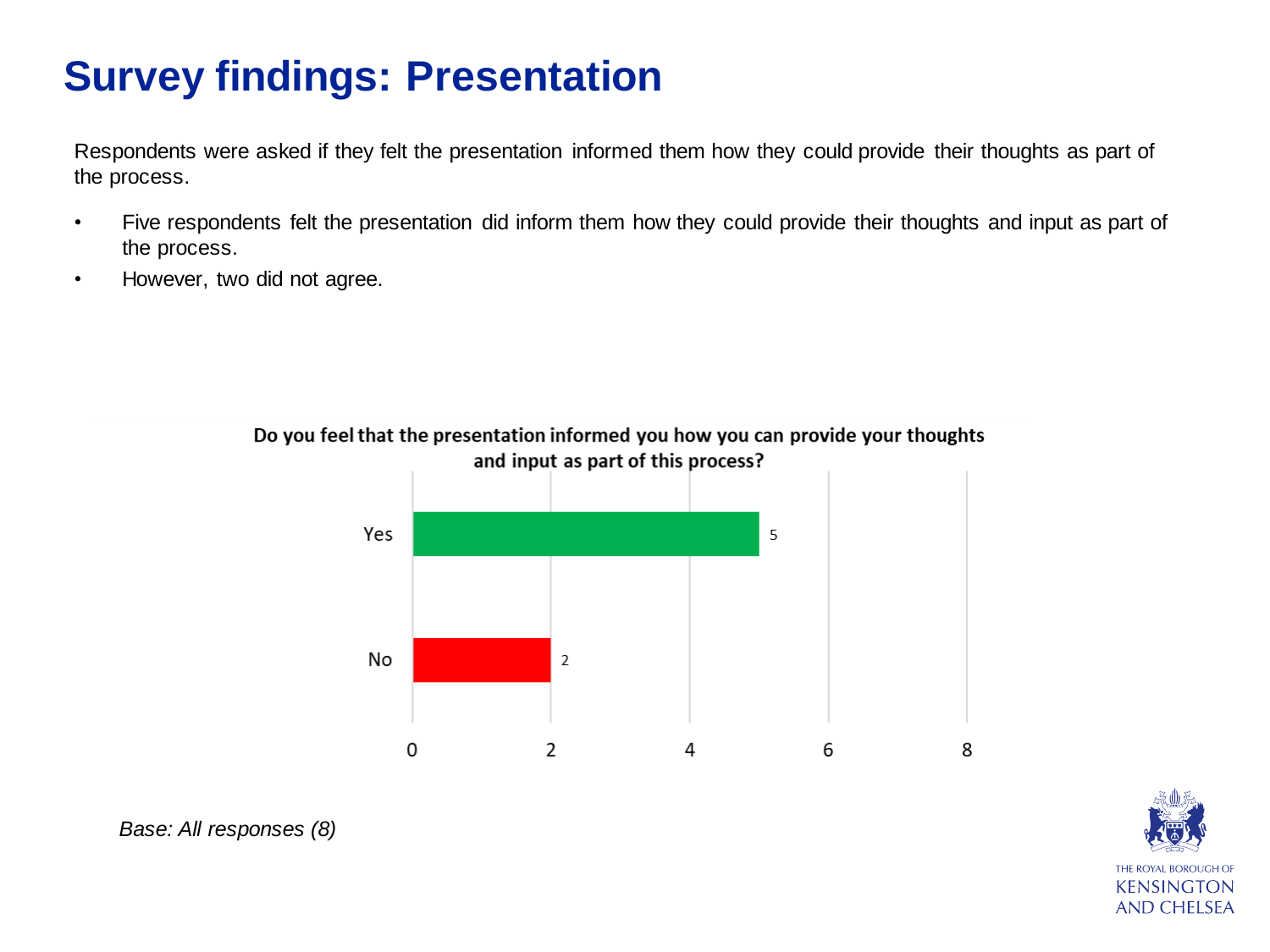### **Survey findings: Profile of respondents**

Respondents were asked a series of questions about themselves, to understand who had responded to the consultation.

- Four respondents were residents of the Silchester Estate, Bramley House or Silchester Road. Three were residents of the surrounding area and one a business or worker within a local business.
- Three respondents were male and four were female (one preferred not to say).
- Three respondents were aged 35 to 44, three aged 45 to 54 and one aged 55 to 64 (one preferred not to say).
- Four respondents were White or White British, one Black or Black British and one was from a mixed ethnic background (one preferred not to say).
- Six respondents indicated that they did not have a long term illness, health problem or disability (two preferred not to say).

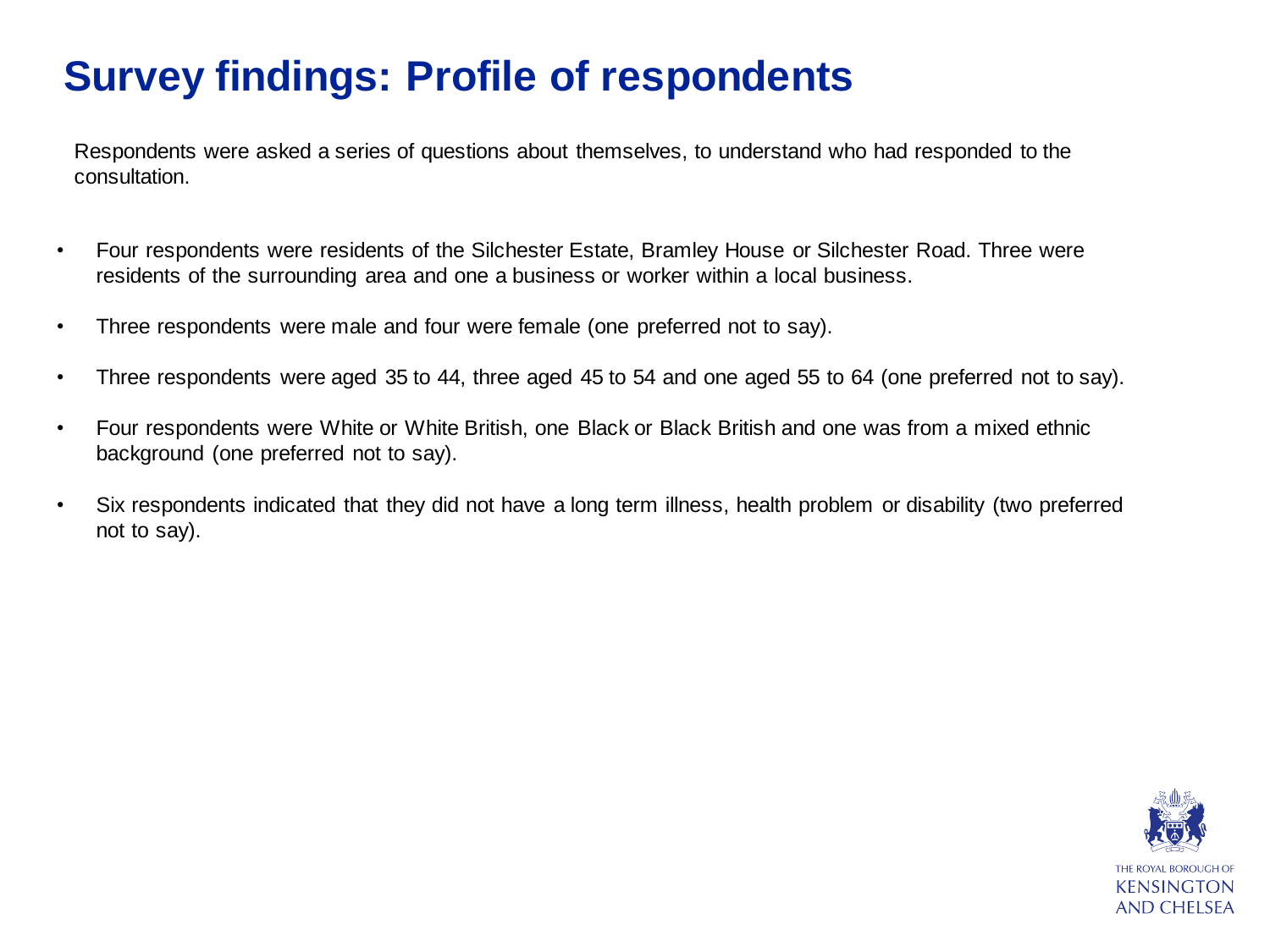# **Section 2: Virtual meetings**

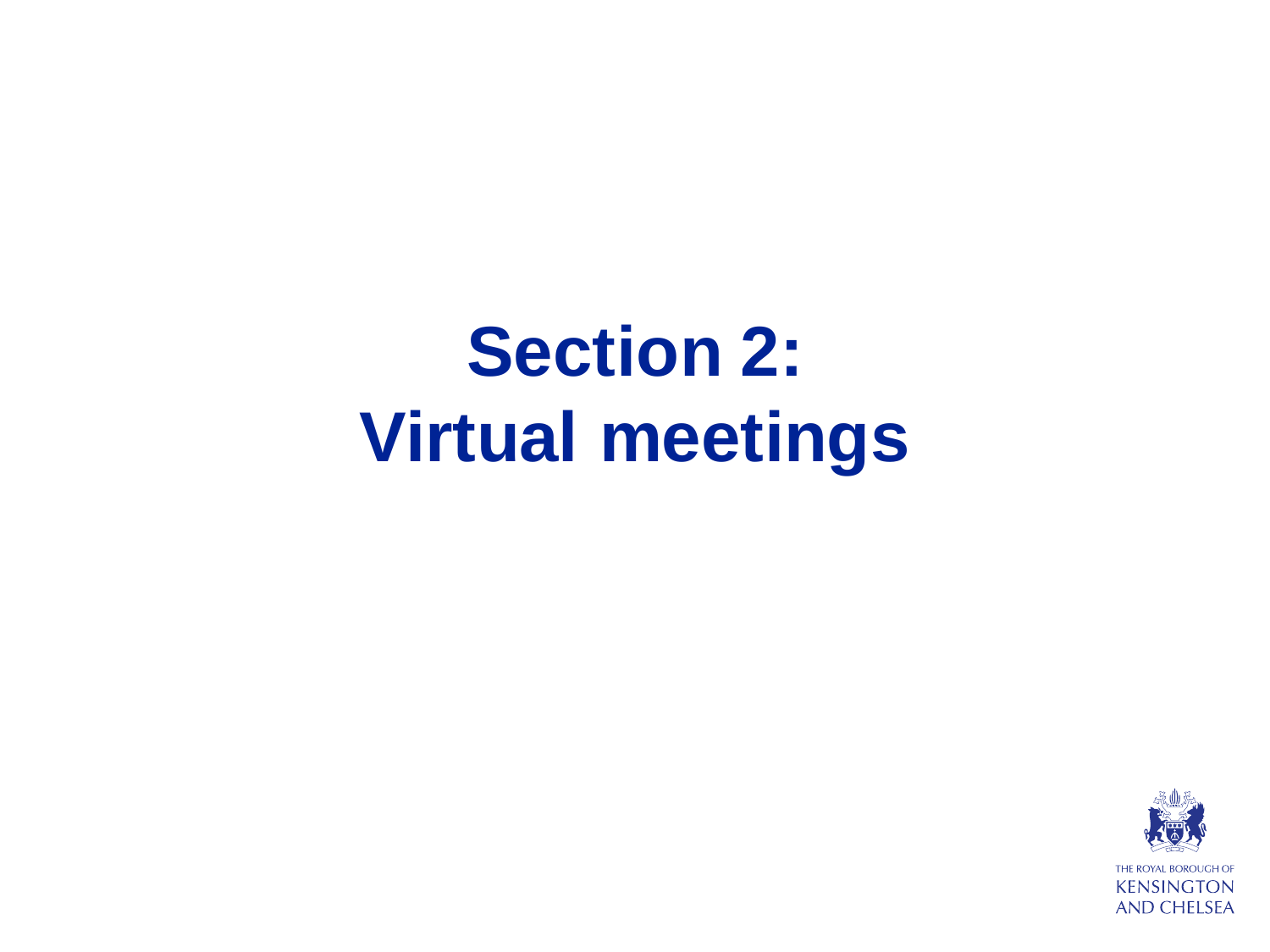### **Virtual meetings**

. In addition the feedback survey, the Council organised two live chat sessions in order for residents and other interested stakeholders to ask questions and provide their feedback on the proposals.

Due to the ongoing COVID-19 pandemic, both sessions were held virtually via Zoom and attracted a total of nine members of the public. The below table summarises the feedback from each of these sessions.

| Date of<br>meeting | <b>Number of</b><br><b>attendees</b><br>(public) | Summary of feedback/points made                                                                                                                                                                                                                                                                                                                                                                                                                                                                                                                                                                                                                                                                                                                                                                                                                      |
|--------------------|--------------------------------------------------|------------------------------------------------------------------------------------------------------------------------------------------------------------------------------------------------------------------------------------------------------------------------------------------------------------------------------------------------------------------------------------------------------------------------------------------------------------------------------------------------------------------------------------------------------------------------------------------------------------------------------------------------------------------------------------------------------------------------------------------------------------------------------------------------------------------------------------------------------|
| 4/12/20            | 5                                                | Welcomed new homes and keen to stop people living in temporary accommodation.<br>Questioned whether plans had already been drawn up and whether properties would be in keeping<br>with immediate area and subject to right to buy.<br>Request for larger properties for families and potential for 4/5 bedroom flats.<br>Could the ground floor flat be suitable for a disabled resident?<br>Co-ordination of works with Lancaster West improvements.<br>Will enhancing surrounding landscape be part of the scheme?<br>Would like to see improvements to railways arches, apple tree maintained and ACAVA land<br>enhanced.                                                                                                                                                                                                                         |
| 5/12/20            | 4                                                | Questions about the site/potential development included whether: homes will be social rented,<br>$\bullet$<br>whether rents would be genuinely affordable, the Council would be the landlord, flats would be<br>provided for disabled people and whether Silchester residents would be given priority.<br>In regard to the design of the properties, comments included: whether there would be balconies,<br>$\bullet$<br>how noise levels from the viaduct be mitigated against, concerns about pollution/air quality and<br>whether there was opportunity for underground parking.<br>Concerns seeking planning permission in early 2021 would be too quick.<br>$\bullet$<br>Freston Road was suggested as another site to look at.<br>There were also comments in relation to the demolition of Grenfell Tower and what would be<br>replacing it. |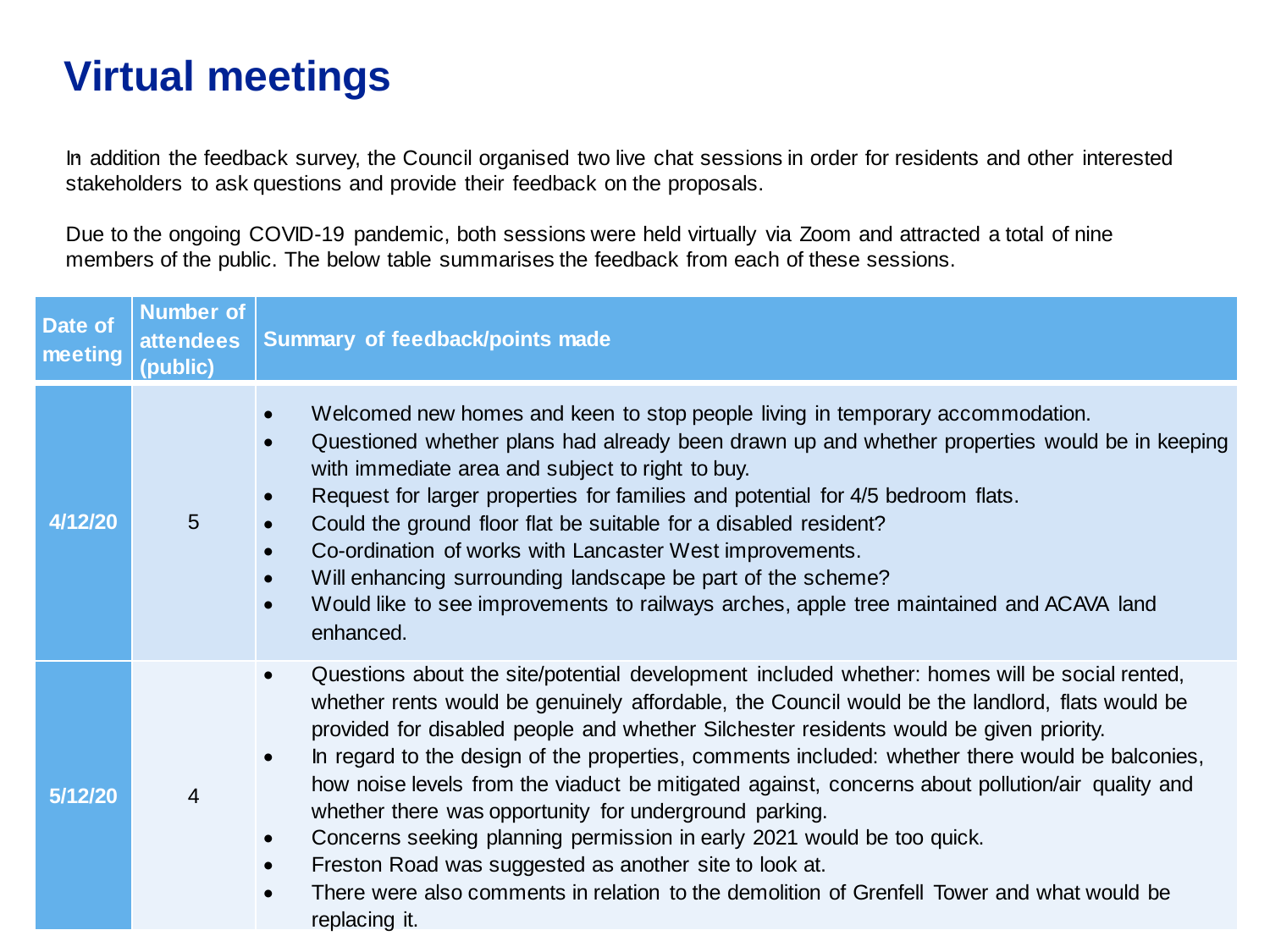### **Appendix one: Comments made in the survey**

This section of the report lists all comments made in response to open questions within the survey:

#### **If you object to the principle of providing new social rent homes on the Silchester site please tell us why.**

- This is a tiny piece of land, right up against the railway line, in an area which is already heavily over-developed, thanks to the ill-fated KALC. The number and quality of homes it would be possible to build here would both be very low, and the negative impact on the existing surrounding homes of increasing the density is not outweighed by the benefit of adding what would be cramped homes blighted by tube trains going by every 3 or 4 minutes just feet or inches from the windows.
- I support the principle of houses for social rent on my street but this depends on whether they are genuinely affordable and the build and design is fire safe, constructed to the highest green standards and well designed. This is a great opportunity to build something groundbreaking that people want to live in. So yes support but done properly.

#### **What is important to you about the site and surrounding area at present?**

- That the people living adjacent and near to it, are treated with dignity and respect, specifically that their genuine, informed consent is received prior to any construction or change of use. That the previous gross over-development and loss of public spaces and amenities in exactly this area, which disrespected residents of Lancaster West and the rest of the community, obstructed emergency access to Grenfell Tower, and deprived the community of valuable amenities not be repeated. This site and the surrounding area are extremely sensitive owing to the extremely close proximity to Grenfell Tower. It is therefore important that the council shows respect for this site and the surrounding area. Especially considering how little respect the council has shown for it and for residents here since Grenfell. This is not a suitable site for the council to try to cram more homes into like this.
- I genuinely like having a thriving garden business in my street, it's a good use of the space and I'm not bothered by the appearance. Three wise men is a good community group and have done us gardening favours over the years. We will miss them. I would like to know that they are being moved to a suitable site that they are happy about.
- A well designed building will improve the appearance of the street as there are a lot of ugly and old social housing developments.
- Maintaining the identity and cohesion of the design, layout and community of Silchester Estate that this will be building into and become a part of.



• To build new homes.